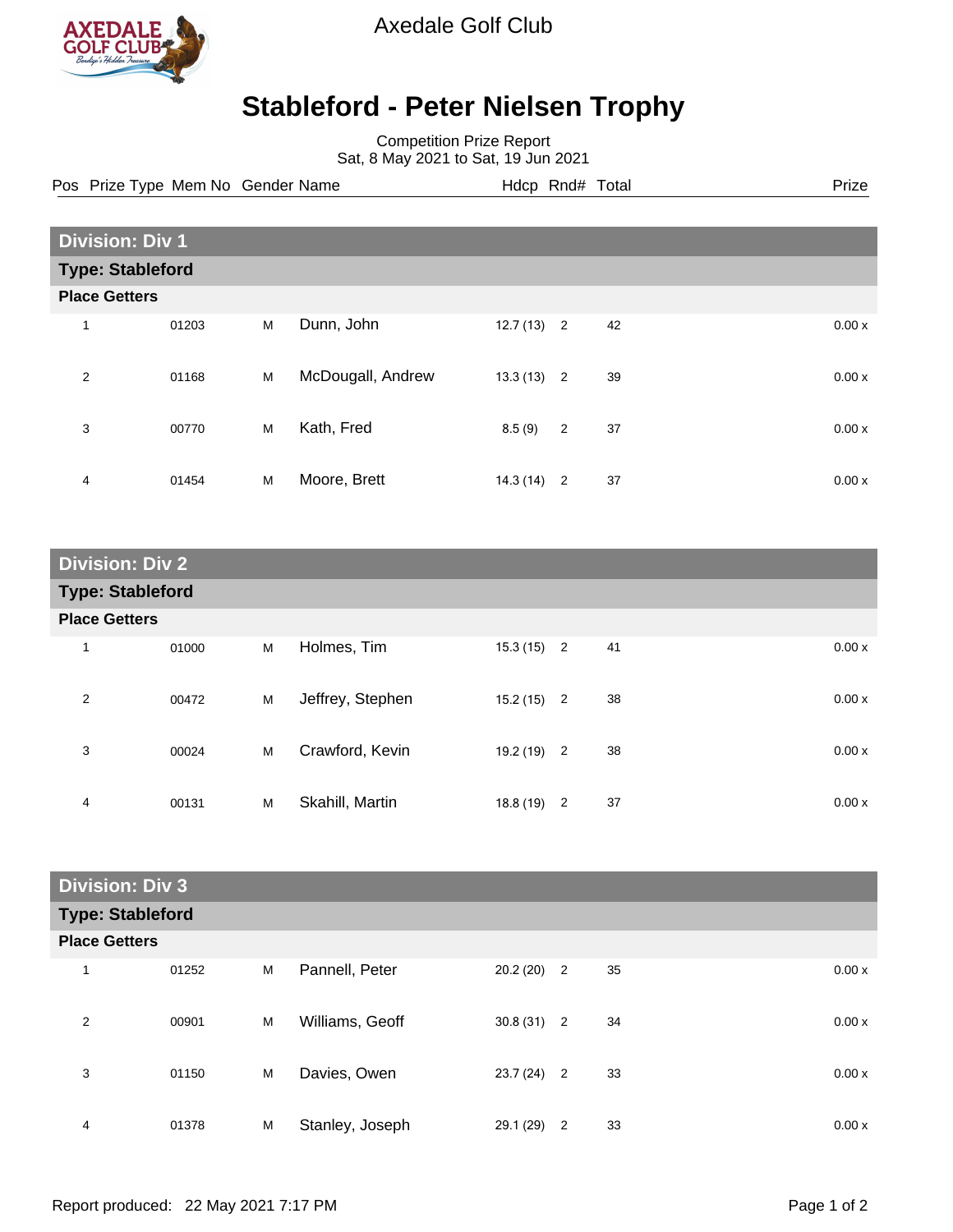| <b>Division: Overall</b> |       |   |                 |              |                |    |                    |  |
|--------------------------|-------|---|-----------------|--------------|----------------|----|--------------------|--|
| <b>Type: Stableford</b>  |       |   |                 |              |                |    |                    |  |
| <b>Ball Rundowns</b>     |       |   |                 |              |                |    |                    |  |
| (no. 1)                  | 01559 | M | Shrimpton, Joel | $17.8(18)$ 2 |                | 37 | 0.00x              |  |
| (no. 2)                  | 00576 | M | Edwards, Brian  | $18.1(18)$ 2 |                | 37 | $0.00x$            |  |
| (no. 3)                  | 01416 | M | Hann, Ion       | $10.3(10)$ 2 |                | 36 | 0.00x              |  |
| (no. 4)                  | 00122 | M | Pyke, Paul      | 8.8(9)       | $\sqrt{2}$     | 36 | 0.00x              |  |
| (no. 5)                  | 01184 | M | Henderson, Greg | $14.2(14)$ 2 |                | 36 | 0.00x              |  |
| (no. 6)                  | 01400 | M | Watson, Peter   | $11.8(12)$ 2 |                | 35 | 0.00x              |  |
| (no. 7)                  | 01216 | M | Connelly, Rod   | $10.6(11)$ 2 |                | 35 | 0.00x              |  |
| (no. 8)                  | 01320 | M | Ferrari, Bill   | $13.5(14)$ 2 |                | 35 | $0.00\,\mathrm{x}$ |  |
| (no. 9)                  | 00096 | M | Minne, Robin    | $12.8(13)$ 2 |                | 35 | 0.00x              |  |
| (no. 10)                 | 00267 | M | Gill, Marcus    | 3.3(3)       | $\overline{2}$ | 35 | 0.00x              |  |